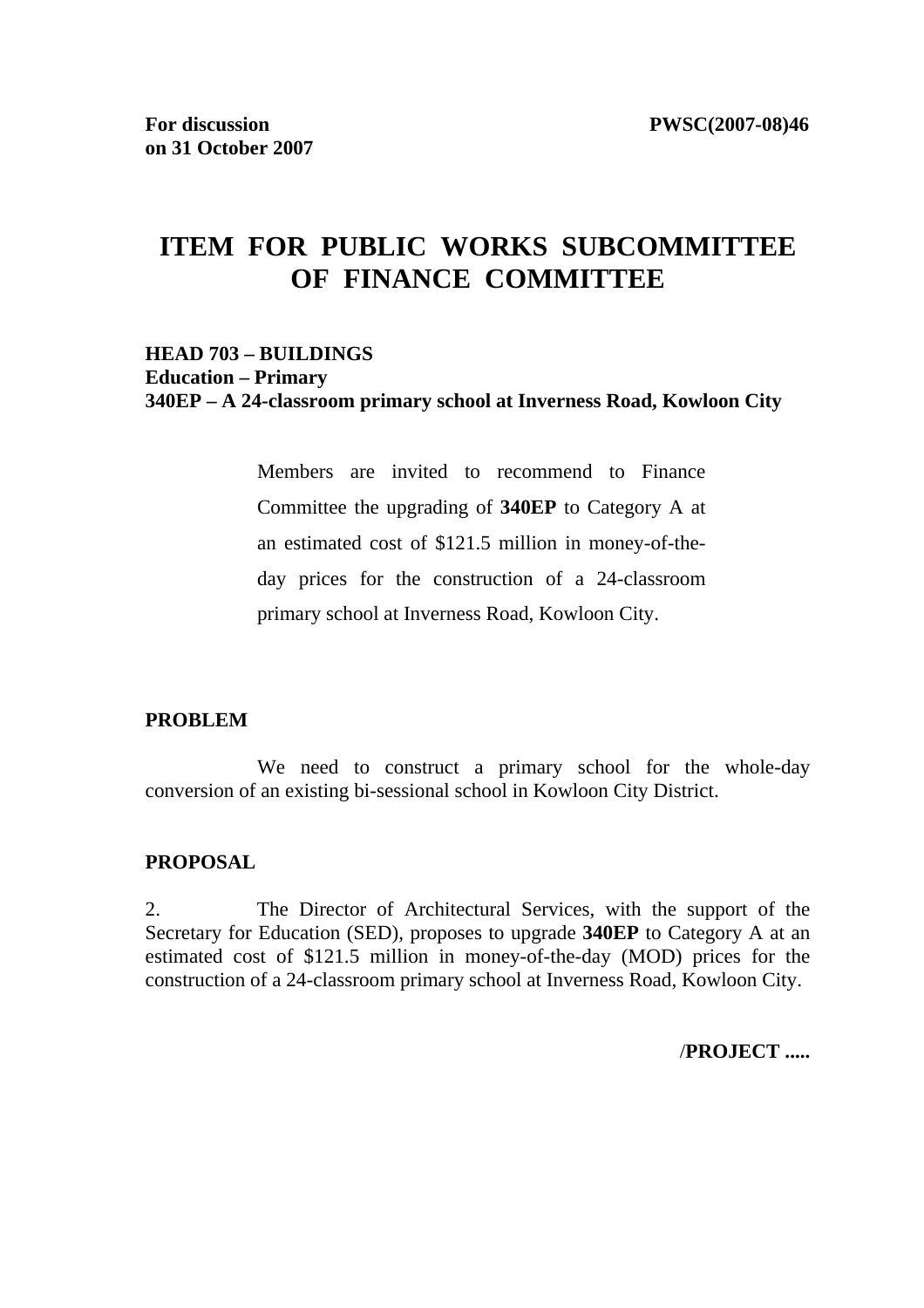# **PROJECT SCOPE AND NATURE**

3. The proposed primary school under **340EP** will have the following facilities –

- (a) 24 classrooms;
- (b) six special rooms;
- (c) four small group teaching rooms;
- (d) a guidance activity room;
- (e) two interview rooms;
- (f) a staff room;
- (g) a staff common room;
- (h) a student activity centre;
- (i) a conference room;
- (j) a library;
- (k) an assembly hall (which can be used for a wide range of physical activities such as badminton, gymnastics and table-tennis);
- (l) a multi-purpose area;
- (m) one basketball court;
- (n) a 50-metre (m) running track<sup>1</sup>;
- (o) a green corner<sup>2</sup>; and

 $/(p)$  .....

<sup>1</sup> Making optimal use of the space of the campus, a 50-m running track will be provided.

<sup>2</sup> The green corner is a designated area inside the campus to enable students to develop an interest in horticulture and natural environment. The green corner may include a greenhouse, a weather station and planting beds.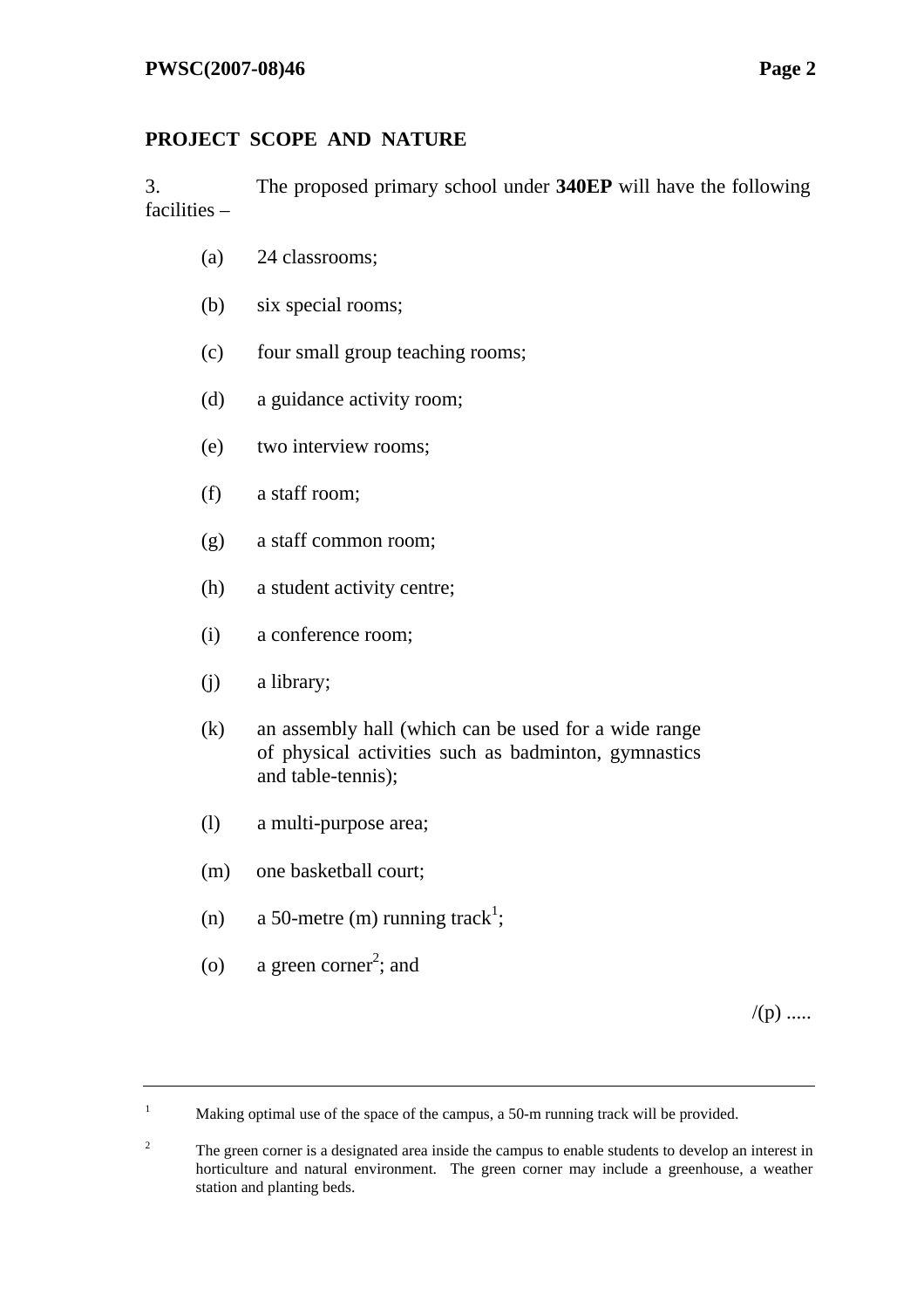(p) ancillary accommodation, including a lift and relevant facilities for the handicapped.

The proposed school will meet the planning target of providing two square metres  $(m<sup>2</sup>)$  of open space per student. A site plan is at Enclosure 1 and views of the school premises (artist's impression) are at Enclosure 2. We plan to start the construction works in April 2008 for completion in December 2009.

# **JUSTIFICATION**

——— ———

> 4. It is Government's policy to implement whole-day primary schooling for virtually all primary school students by the 2007/08 school year. In the 2007/08 school year, about 96% of primary school places are in whole-day mode.

> 5. Upon completion, **340EP** will provide 24 classrooms and other facilities for accommodating one session of an existing bi-sessional primary school in the same school net and in so doing, enable both sessions to switch to whole-day operation. The project will not affect the overall supply of primary school places.

# **FINANCIAL IMPLICATIONS**

6. We estimate the capital cost of the project to be \$121.5 million in MOD prices (see paragraph 7 below), made up as follows –

|     |                          | \$ million |
|-----|--------------------------|------------|
| (a) | Piling                   | 15.3       |
| (b) | <b>Building</b>          | 55.0       |
| (c) | <b>Building services</b> | 16.1       |
| (d) | Drainage                 | 3.0        |
| (e) | External works           | 9.5        |

 $/(f)$  .....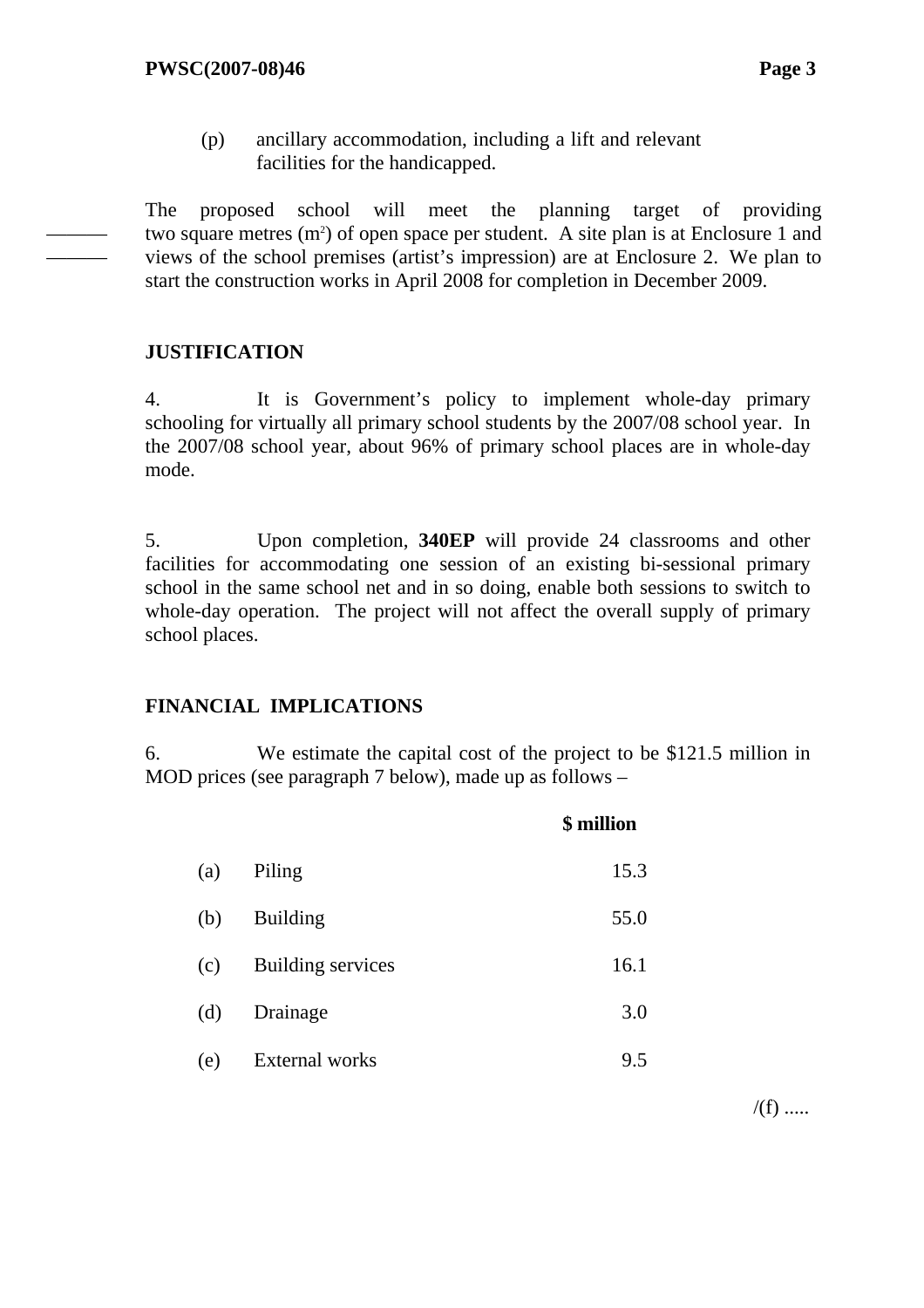|     |                                      | \$ million |                               |
|-----|--------------------------------------|------------|-------------------------------|
| (f) | Furniture and equipment <sup>3</sup> | 3.0        |                               |
| (g) | Consultants' fees for $-$            | 6.1        |                               |
|     | Contract administration<br>(i)       | 2.1        |                               |
|     | Site supervision<br>(ii)             | 4.0        |                               |
| (h) | Contingencies                        | 10.5       |                               |
|     | Sub-total                            | 118.5      | (in September<br>2007 prices) |
| (i) | Provision for price adjustment       | 3.0        |                               |
|     | Total                                | 121.5      | (in MOD prices)               |

We propose to engage consultants to undertake contract administration and site supervision of the project. A detailed breakdown of the estimate for consultants' fees by man-months is at Enclosure 3. The construction floor area (CFA) of **340EP** is 9.657m<sup>2</sup>. The estimated construction unit cost, represented by the building and the building services costs, is  $$7,363$  per m<sup>2</sup> of CFA in September 2007 prices. We consider this comparable to similar school projects built by the Government. A comparison of the reference cost for a 24-classroom primary school based on an uncomplicated site with no unusual environmental or geotechnical constraints with the estimated costs for **340EP** is at Enclosure 4.

———

———

7. Subject to approval, we will phase the expenditure as follows –

 $/2008 - 09$  .....

3 Based on the standard furniture and equipment reference list prepared by the Education Bureau for a new 24-classroom primary school adopting the standard schedule of accommodation. The actual amount will be determined on the basis of a survey on the serviceability of the existing furniture and equipment.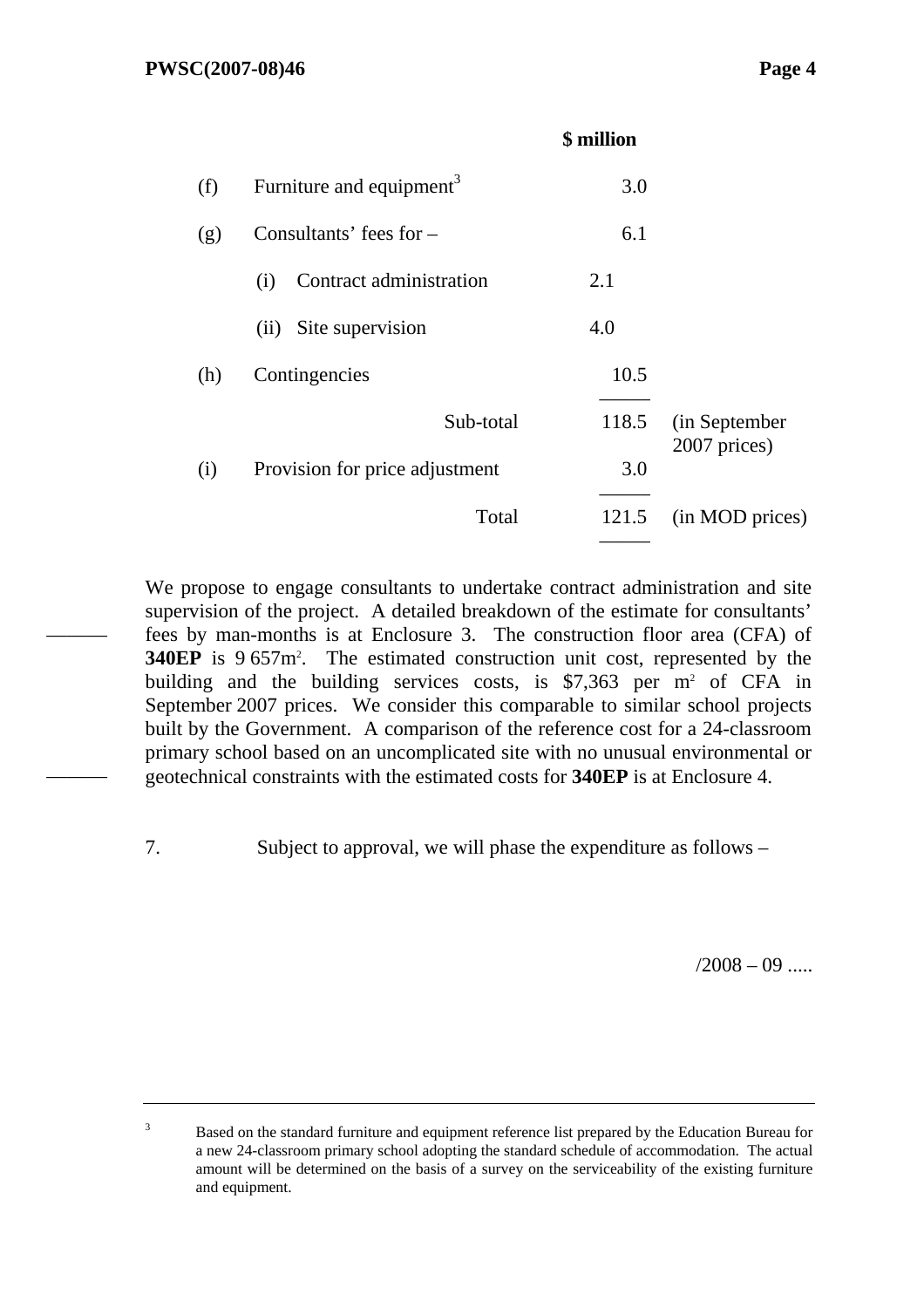| Year        | \$ million<br>(Sept 2007) | Price adjustment<br>factor | \$ million<br>(MOD) |
|-------------|---------------------------|----------------------------|---------------------|
| $2008 - 09$ | 19.0                      | 1.00750                    | 19.1                |
| $2009 - 10$ | 49.0                      | 1.01758                    | 49.9                |
| $2010 - 11$ | 22.5                      | 1.02775                    | 23.1                |
| $2011 - 12$ | 14.5                      | 1.03803                    | 15.1                |
| $2012 - 13$ | 13.5                      | 1.05619                    | 14.3                |
|             | 118.5                     |                            | 121.5               |

8. We have derived the MOD estimates on the basis of the Government's latest forecast of trend rate of change in the prices of public sector building and construction output for the period 2008 to 2013. We will award the contract on a lump-sum basis because we can clearly define the scope of the works in advance. The contract will not provide for price adjustment because the contract period will not exceed 21 months.

9. The cost of furniture and equipment, estimated to be \$3.0 million, will be borne by the Government. This is in line with the existing policy.

10. The annual recurrent expenditure of one session of the existing primary school was \$18.1 million in the 2005/06 school year. We estimate the annual recurrent expenditure for **340EP** to be \$20.8 million.

# **PUBLIC CONSULTATION**

11. We consulted the Kowloon City District Council on **340EP** in November 2005 and Members of the Council supported the project. We updated the Kowloon City District Council in August 2007 on the progress of the school building project and have not received any adverse views.

 $/12.$  .....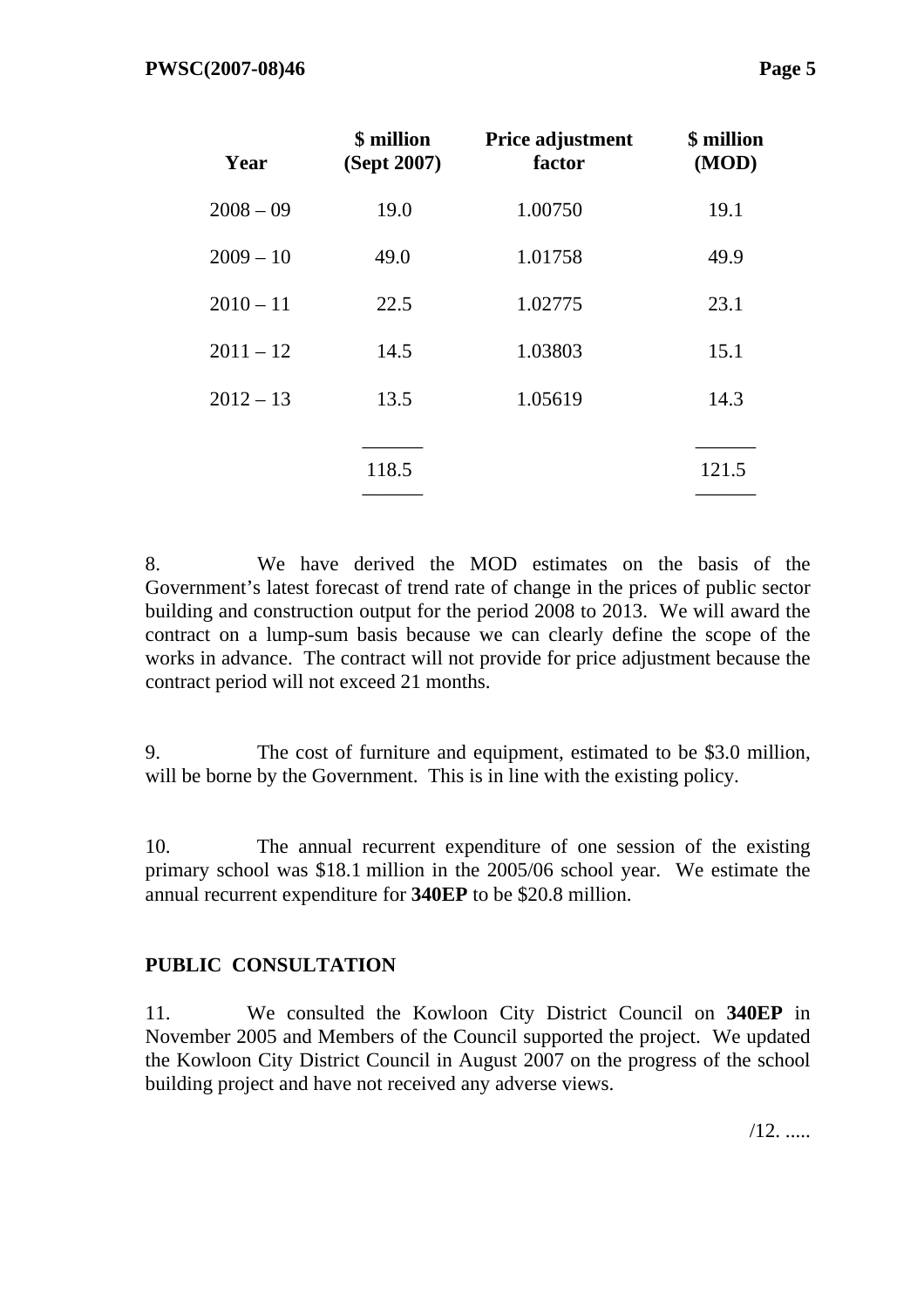12. We consulted the Legislative Council Panel on Education (the Panel) on 24 October 2005 on our review of the School Building Programme. Members supported our recommendation to proceed with school projects for converting existing bi-sessional primary schools to whole-day operation, including **340EP**. We circulated to the Panel an information paper on this primary school project on 4 October 2007. Members have not raised any comments.

# **ENVIRONMENTAL IMPLICATIONS**

13. We engaged a consultant to conduct a Preliminary Environmental Review (PER) for **340EP** in October 2007. The PER recommended installation of insulated windows and air-conditioning for rooms exposed to traffic noise exceeding the limits recommended in the Hong Kong Planning Standards and Guidelines. The recommended mitigation measures are as follows –

|     | <b>Mitigation measures</b>                                                                                                        | <b>Estimated cost</b><br>\$ million<br>(in Sept 2007)<br>prices) |
|-----|-----------------------------------------------------------------------------------------------------------------------------------|------------------------------------------------------------------|
| (a) | Insulated windows and air-conditioning for<br>six classrooms from the $4/F$ to $5/F$ of the<br>southern façade of classroom block | 0.6                                                              |
| (b) | Insulated windows and air-conditioning for<br>two special rooms on the $2/F$ of the southern<br>façade of special room block      | 0.4                                                              |

With such mitigation measures in place, the project would not have long term environmental impacts. We have included the cost of the above mitigation measures as part of the building services in the project estimate.

14. During construction, we will control noise, dust and site run-off nuisances to within established standards and guidelines through the implementation of mitigation measures in the contract. These include the use of silencers, mufflers, acoustic lining or shields for noisy construction activities, frequent cleaning and watering of the site, and the provision of wheel-washing facilities.

 $/15. \dots$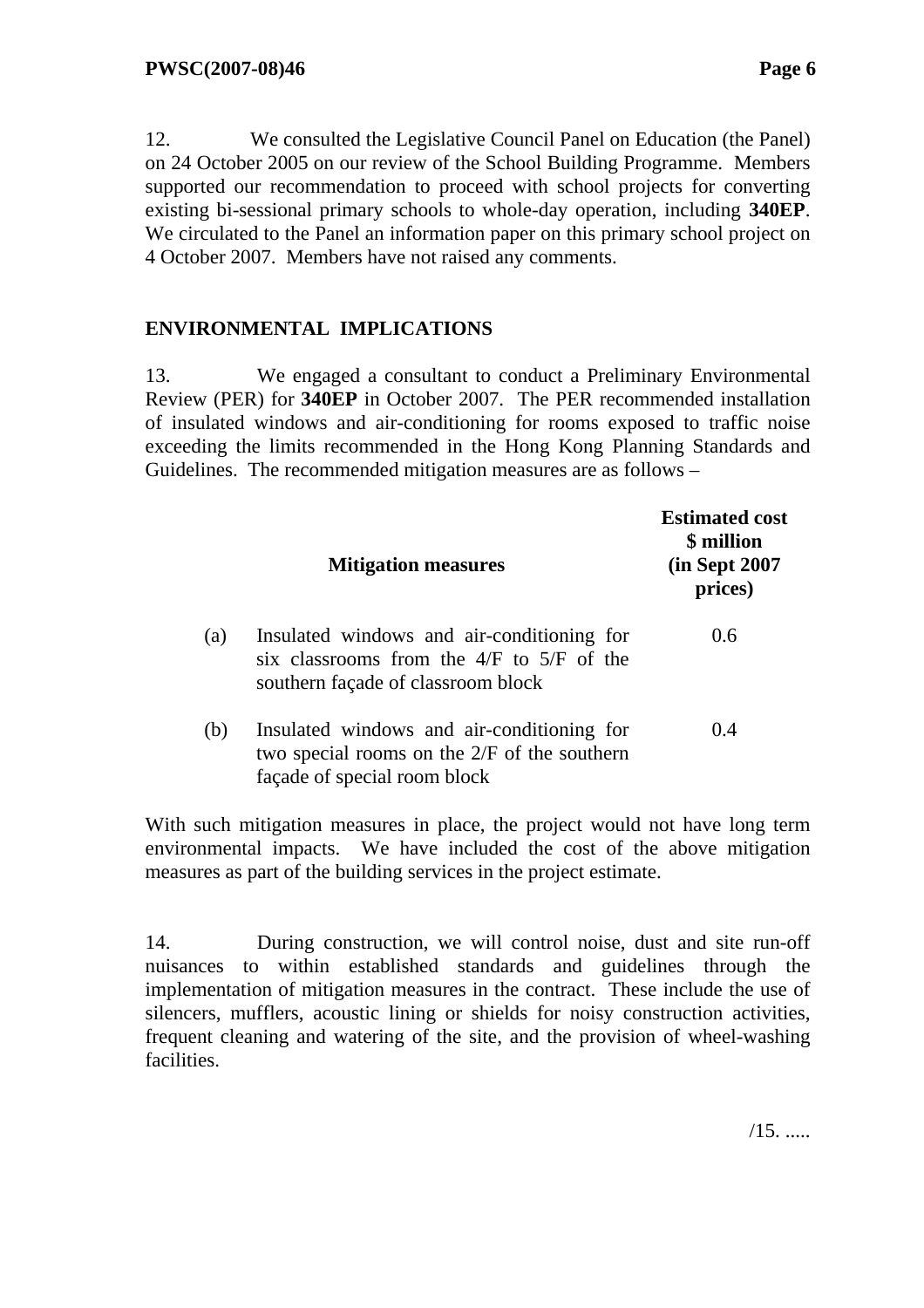15. We have considered measures in the planning and design stages to reduce the generation of construction waste where possible (e.g. using metal site hoardings and signboards so that these materials can be recycled or reused in other projects). In addition, we will require the contractor to reuse inert construction waste (e.g. use of excavated materials for filling within the site) on site or in other suitable construction sites as far as possible, in order to minimize the disposal of inert construction waste to public fill reception facilities<sup>4</sup>. We will encourage the contractor to maximize the use of recycled or recyclable inert construction waste, as well as the use of non-timber formwork to further minimize the generation of construction waste.

16. We will also require the contractor to submit for approval a plan setting out the waste management measures, which will include appropriate mitigation means to avoid, reduce, reuse and recycle inert construction waste. We will ensure that the day-to-day operations on site comply with the approved plan. We will require the contractor to separate the inert portion from non-inert construction waste on site for disposal at appropriate facilities. We will control the disposal of inert construction waste and non-inert construction waste to public fill reception facilities and landfills respectively through a trip-ticket system.

17. We estimate that the project will generate in total about 10 650 tonnes of construction waste. Of these, we will reuse about 3 800 tonnes (35.7%) of inert construction waste on site and deliver 6 000 tonnes (56.3%) of inert construction waste to public fill reception facilities for subsequent reuse. In addition, we will dispose of 850 tonnes (8.0%) of non-inert construction waste at landfills. The total cost for accommodating construction waste at public fill reception facilities and landfill sites is estimated to be \$268,250 for this project (based on a unit cost of \$27/tonne for disposal at public fill reception facilities and  $$125/tonne<sup>5</sup>$  at landfills).

**/LAND** .....

<sup>&</sup>lt;sup>4</sup> Public fill reception facilities are specified in Schedule 4 of the Waste Disposal (Charges for Disposal of Construction Waste) Regulation. Disposal of inert construction waste in public fill reception facilities requires a licence issued by the Director of Civil Engineering and Development.

<sup>5</sup> This estimate has taken into account the cost for developing, operating and restoring the landfills after they are filled and the aftercare required. It does not include the land opportunity cost for existing landfill sites (which is estimated at  $$90/m<sup>3</sup>$ ), nor the cost to provide new landfills (which is likely to be more expensive), when the existing ones are filled.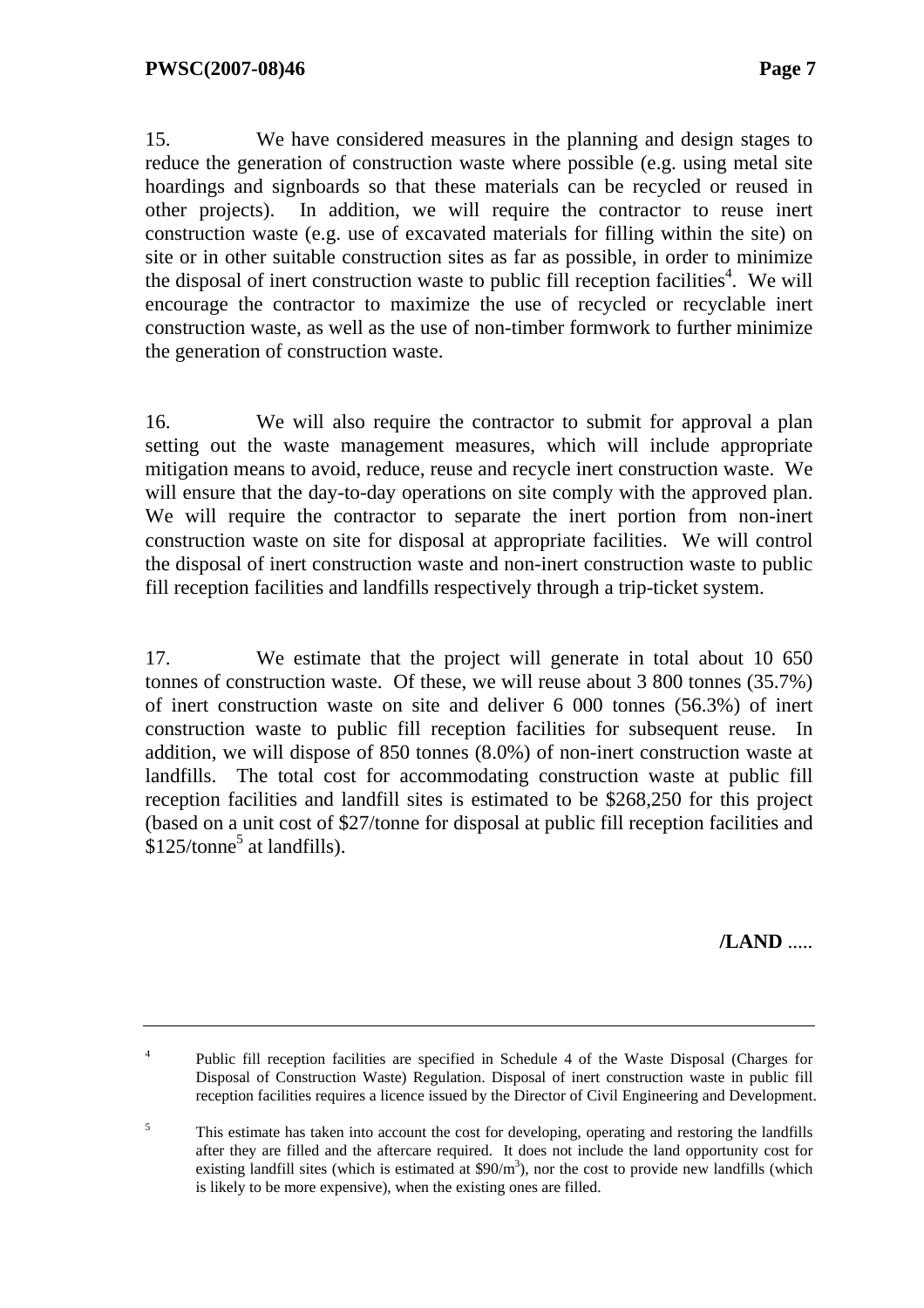# **LAND ACQUISITION**

18. The project does not require any land acquisition.

### **BACKGROUND INFORMATION**

19. We upgraded **340EP** to Category B in November 2005. We engaged an architectural consultant in November 2006 to undertake the detailed design and PER. We engaged a quantity surveying consultant in February 2007 to prepare tender documents. The total cost of the above consultancy services and works is about \$3.0 million. We charged this amount to block allocation **Subhead 3100GX** " Project feasibility studies, minor investigations and consultants' fees for items in Category D of the Public Works Programme". The architectural consultant has completed the detailed design and PER. The quantity surveying consultant is finalising the tender documents.

20. The proposed works will not involve any tree removal. We will incorporate planting proposals as part of the project, including estimated quantities of 45 trees and 2 760 shrubs.

21. We estimate that the proposed works will create about 140 jobs (123 for labourers and another 17 for professional/technical staff) providing a total employment of 2 405 man-months.

--------------------------------------

Education Bureau October 2007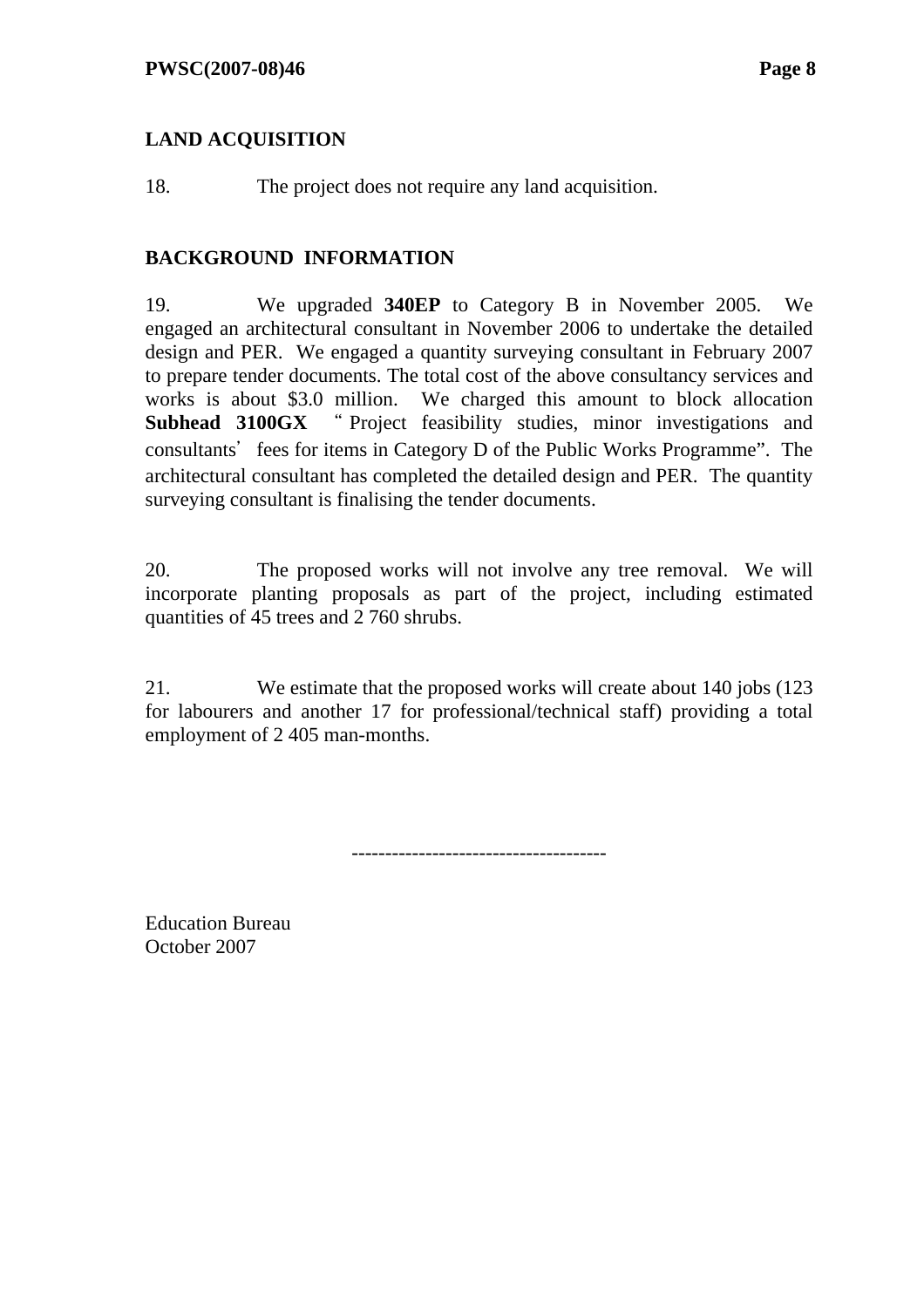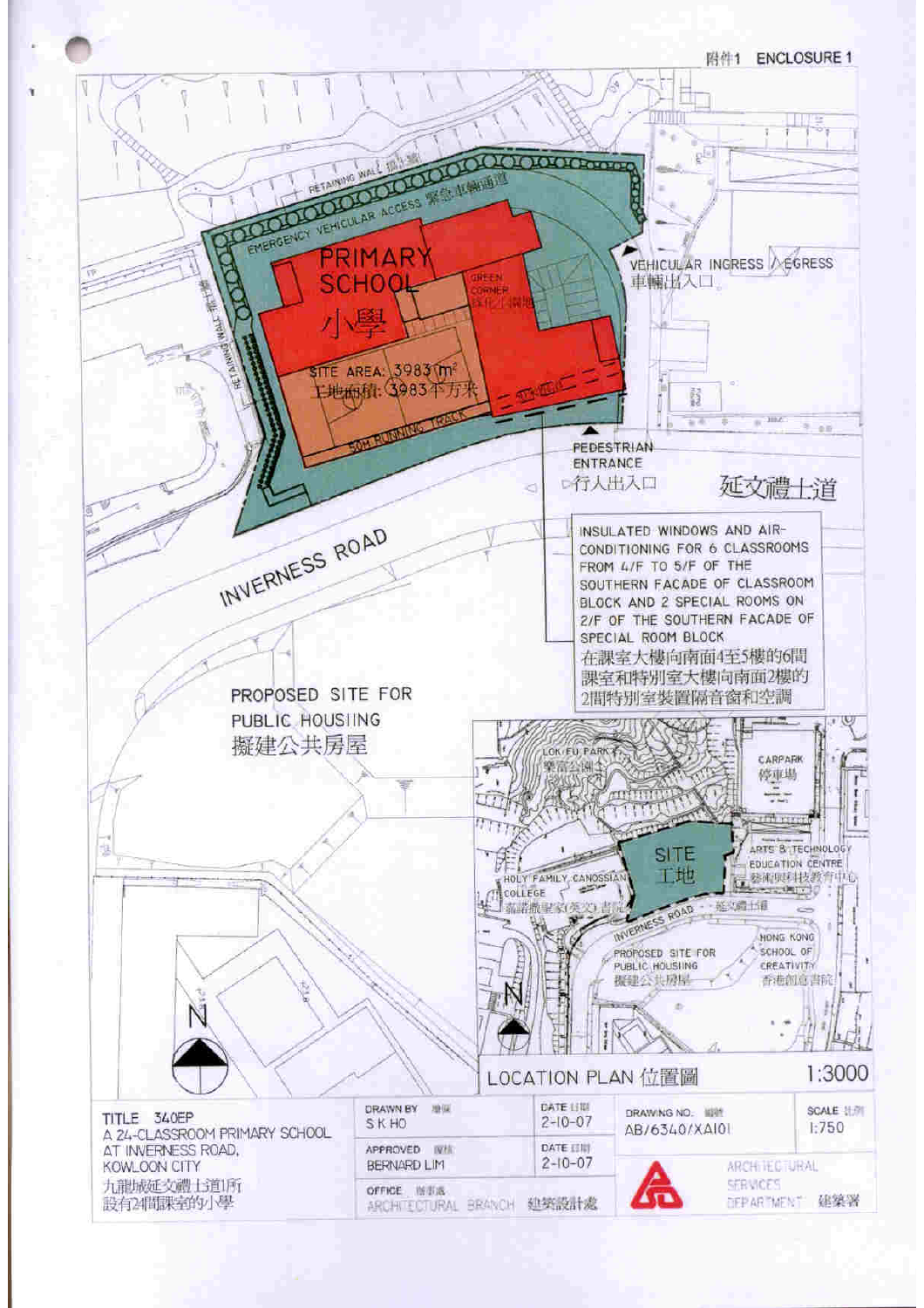附件2 ENCLOSURE 2



#### 從西南面望向校舍的構思圖 VIEW OF THE SCHOOL PREMISES FROM SOUTH-WESTERN DIRECTION (ARTIST'S IMPRESSION)



# 從東南面望向校舍的構思圖

VIEW OF THE SCHOOL PREMISES FROM SOUTH-EASTERN DIRECTION (ARTIST'S IMPRESSION)

| 340EP<br>TITLE.<br>A 24-CLASSROOM PRIMARY SCHOOL<br>AT INVERNESS ROAD.<br>KOWLOON CITY | <b>DRAWN BY</b><br>789-38<br>S K HO   | DATE UT<br>$2 - 10 - 07$         | DRAWING NO.<br>14129<br>AB/6340/XAI02<br>ARGH ILOTURAL |                    | SCALE II T |
|----------------------------------------------------------------------------------------|---------------------------------------|----------------------------------|--------------------------------------------------------|--------------------|------------|
|                                                                                        | <b>APPROVED</b><br>窗档<br>BERNARD LIM  | <b>DATE HIM</b><br>$2 - 10 - 07$ |                                                        |                    |            |
| 九龍城延文禮上道所<br>設有24間課室的小學                                                                | OFFICE<br>新事處<br>ARCHITEOTURAL BRANCH | 建築設計畫                            |                                                        | <b>OF PARTMENT</b> | 建築署        |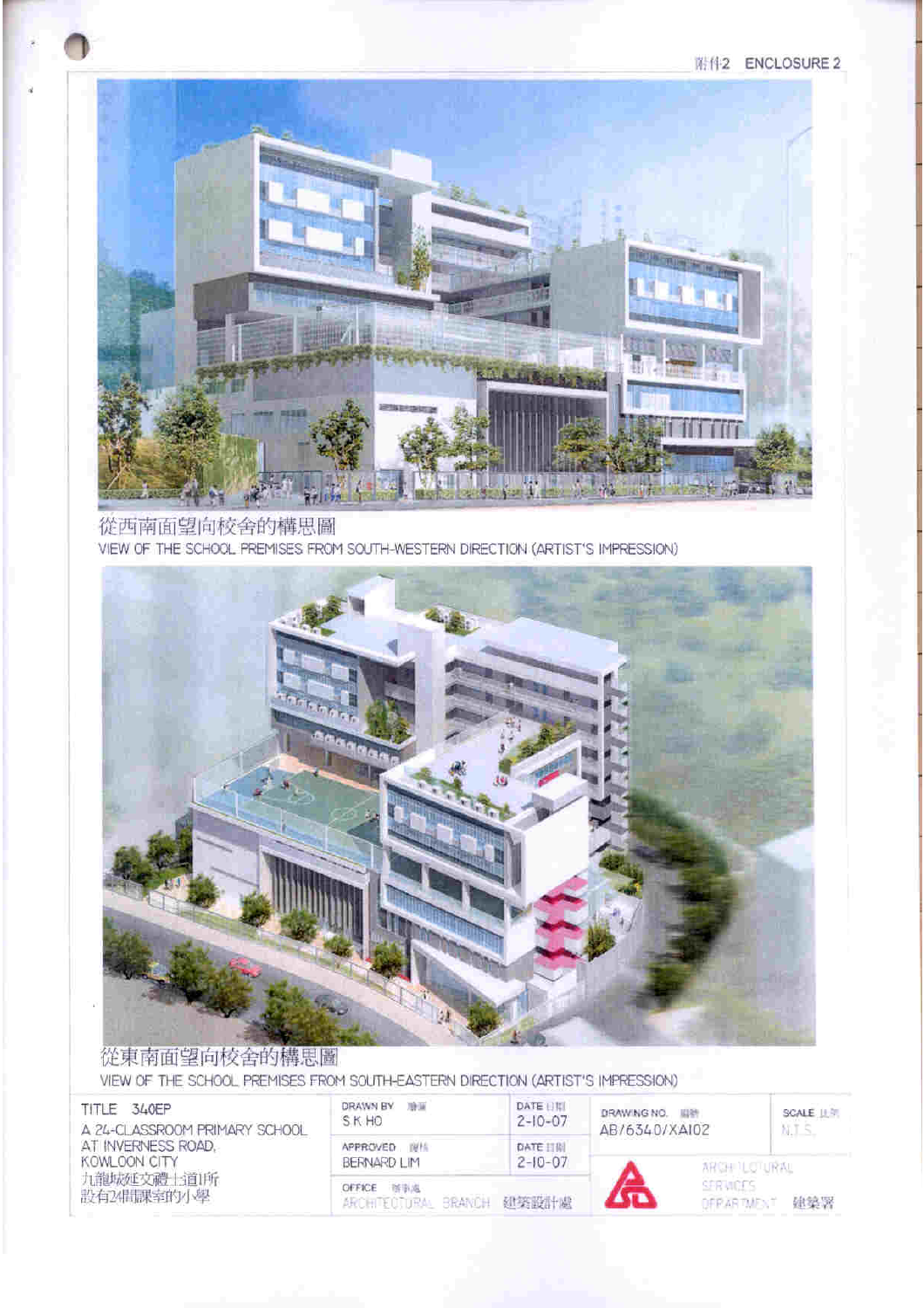#### **340EP – A 24-classroom primary school at Inverness Road, Kowloon City**

| <b>Consultants' staff costs</b> |                            | <b>Estimated</b><br>man-<br>months | Average<br>$MPS^*$<br>salary<br>point | <b>Multiplier</b><br>(Note 1) | <b>Estimated</b><br>fee<br>$$$ million) |            |
|---------------------------------|----------------------------|------------------------------------|---------------------------------------|-------------------------------|-----------------------------------------|------------|
| (a)                             | Contract<br>administration | Professional<br>Technical          |                                       |                               |                                         | 1.5<br>0.6 |
|                                 | (Note 2)                   |                                    |                                       |                               |                                         |            |
| (b)                             | Site supervision           | Professional                       | 12.5                                  | 38                            | 1.6                                     | 1.1        |
|                                 | (Note 3)                   | Technical                          | 96.2                                  | 14                            | 1.6                                     | 2.9        |
|                                 |                            |                                    |                                       |                               |                                         |            |
|                                 |                            |                                    |                                       |                               | Total                                   | 6.1        |
|                                 |                            |                                    |                                       |                               |                                         |            |

#### **Breakdown of the estimate for consultants' fees**

\* MPS = Master Pay Scale

#### **Notes**

- 1. A multiplier of 1.6 is applied to the average MPS point to estimate the cost of resident site staff supplied by the consultants. (As at 1 April 2007, MPS point  $38 = $56,945$  per month and MPS point  $14 = $18,840$  per month.)
- 2. The consultants' staff cost for contract administration is calculated in accordance with the existing consultancy agreement for the design and construction of **340EP**. The assignment will only be executed subject to Finance Committee's approval to upgrade **340EP** to Category A.
- 3. The consultants' staff cost for site supervision is based on the estimate prepared by the Director of Architectural Services. We will only know the actual man-months and actual costs after completion of the construction works.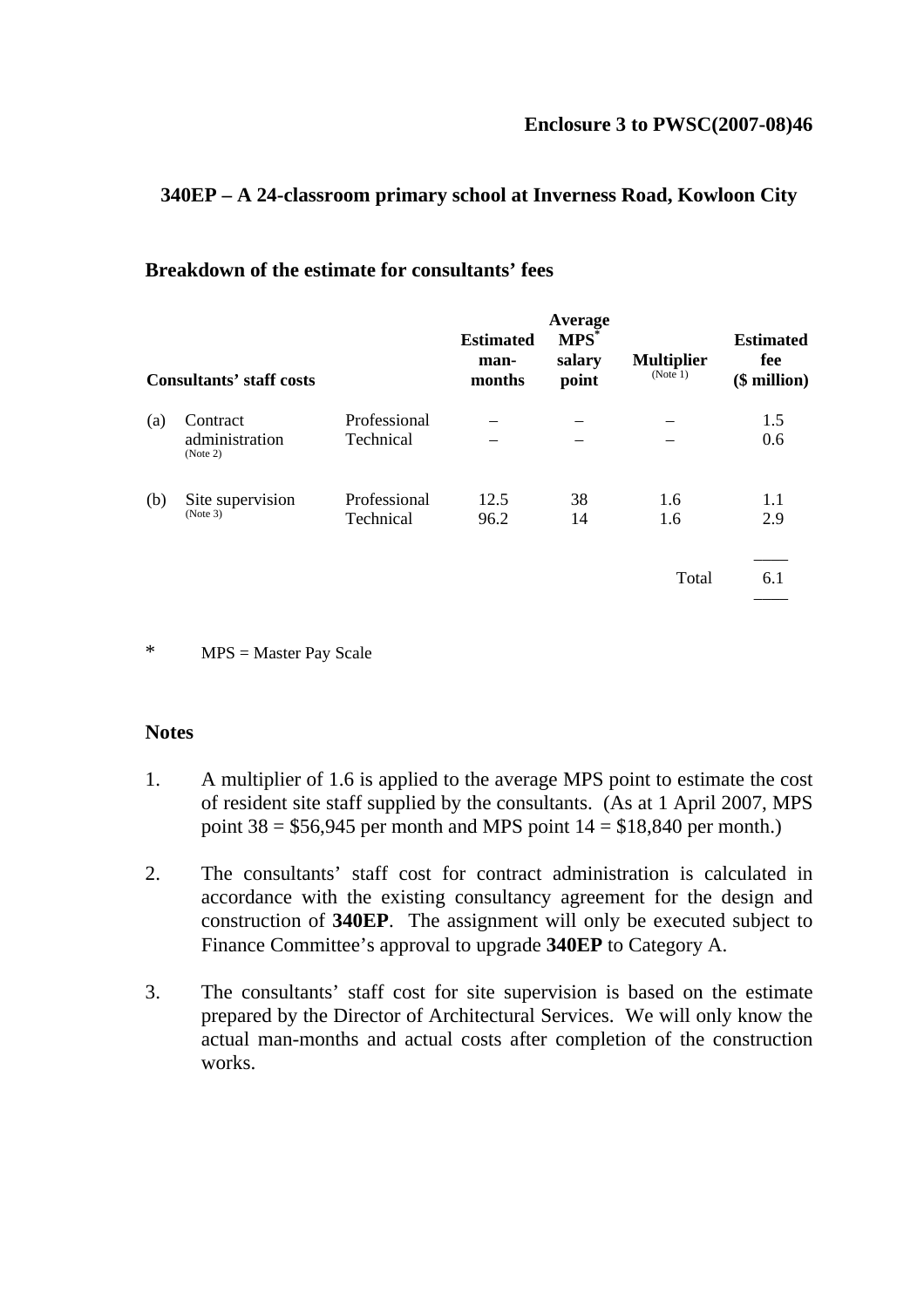### **A comparison of the reference cost of a 24-classroom primary school project with the estimated cost of 340EP**

#### **\$ million (in Sept 2007 prices)**

|     |                                                       | Reference cost*    | <b>340EP</b>           |                 |
|-----|-------------------------------------------------------|--------------------|------------------------|-----------------|
| (a) | Foundation                                            | 9.3                | 15.3                   | (See note A)    |
| (b) | <b>Building</b>                                       | 49.8               | 55.0                   | (See note B)    |
| (c) | <b>Building services</b>                              | 13.3               | 16.1                   | (See note $C$ ) |
| (d) | Drainage                                              | 2.1                | 3.0                    | (See note D)    |
| (e) | External works                                        | 8.5                | 9.5                    | (See note E)    |
| (f) | Furniture and equipment                               |                    | 3.0                    | (See note F)    |
| (g) | Consultants' fees                                     |                    | 6.1                    | (See note G)    |
| (h) | Contingencies                                         | 8.3                | 10.5                   |                 |
|     | Total                                                 | 91.3               | 118.5                  |                 |
| (i) | Construction floor area                               | $9129 \text{ m}^2$ | $9657 \text{ m}^2$     |                 |
| (j) | Construction unit cost<br>$\{[(b) + (c)] \div (i)\}\$ | $$6,912/m^2$$      | \$7,363/m <sup>2</sup> |                 |

#### **\* Assumptions for reference cost**

1. The estimation is based on the assumption that the school site is uncomplicated and without unusual environmental restrictions. No allowance is reserved for specific environmental restrictions such as the provision of insulated windows, air-conditioning and boundary walls to mitigate noise impacts on the school.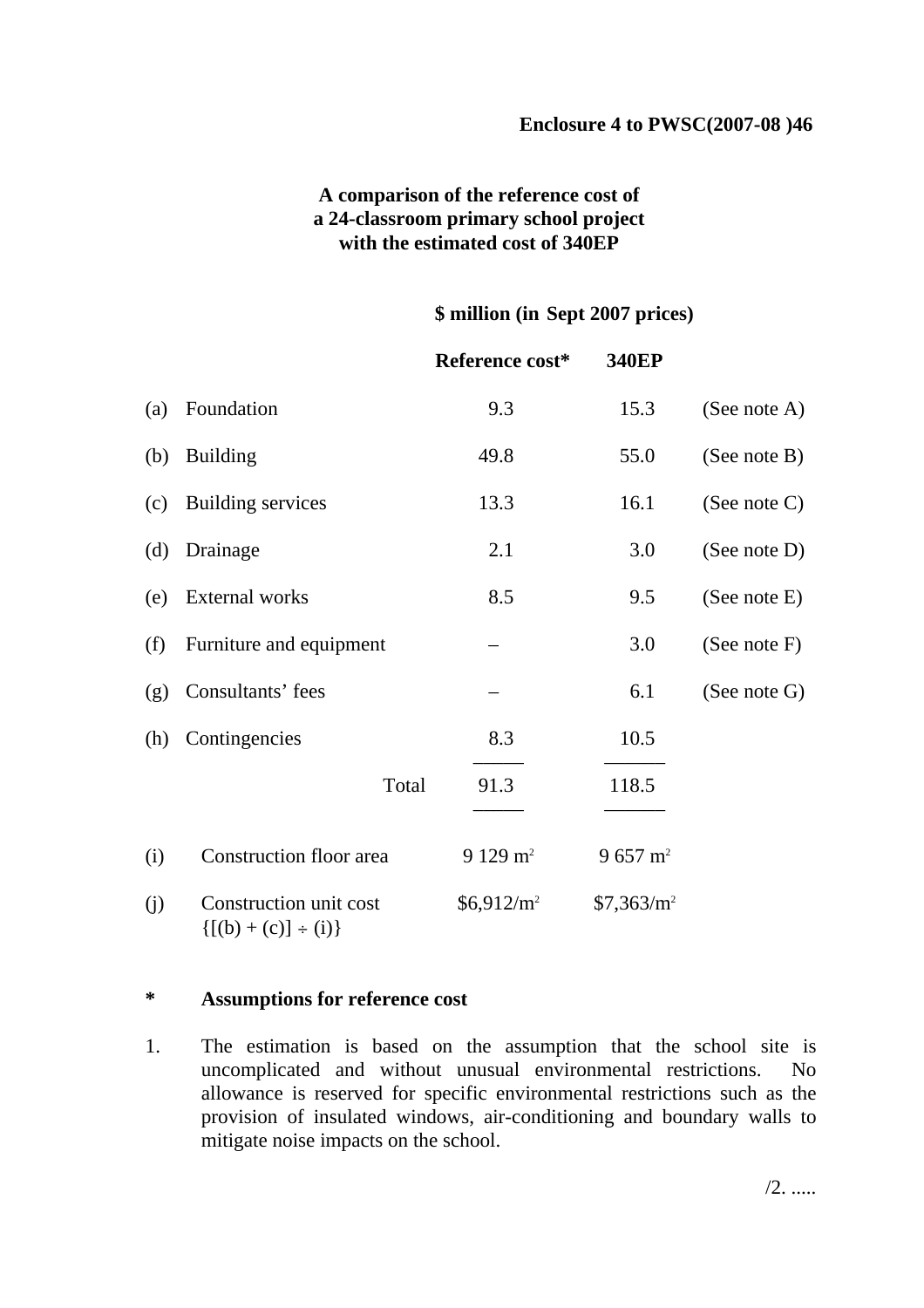- 2. No site formation works/geotechnical works are required as they are normally carried out by other government departments under a separate engineering vote before handing over the project site for school construction.
- 3. Piling cost is based on the mixed use of 101 steel H-piles at an average depth of 30 m, assuming that percussive piling is permissible. It also includes costs for pile caps, strap beams and testing. No allowance is reserved for the effect of negative skin friction due to fill on reclaimed land.
- 4. Cost for drainage and external works is for a standard 24-classroom primary school site area of 4 700  $m<sup>2</sup>$  built on an average level site without complicated geotechnical conditions, utility diversions, etc. (i.e. a "greenfield" site).
- 5. No consultancy services are required.
- 6. Furniture and equipment costs are excluded as they are usually borne by the sponsoring bodies of new schools.
- 7. The reference cost for comparison purpose is subject to review regularly. We will review, and revise if necessary, the reference cost which should be adopted for future projects.

### **Notes**

- A. The foundation cost is higher because of the close proximity of another school which precludes the use of percussive piling system as excessive vibrations and noise will be generated. It is estimated that this project will require the use of a combination of pad/raft foundations and the use of 32 non-percussive pre-bored socketted steel-H pile at an average of 15 metres.
- B. The building cost is higher because of larger construction floor area and higher cost allowed for substructure construction due to high bedrock level.
- C. The building services cost is higher because of larger construction floor area and the provision of air-conditioning as a noise mitigation measure.
- D. The cost of drainage works is higher because of high bedrock level.
- E. The cost of external works is higher because of high bedrock level.